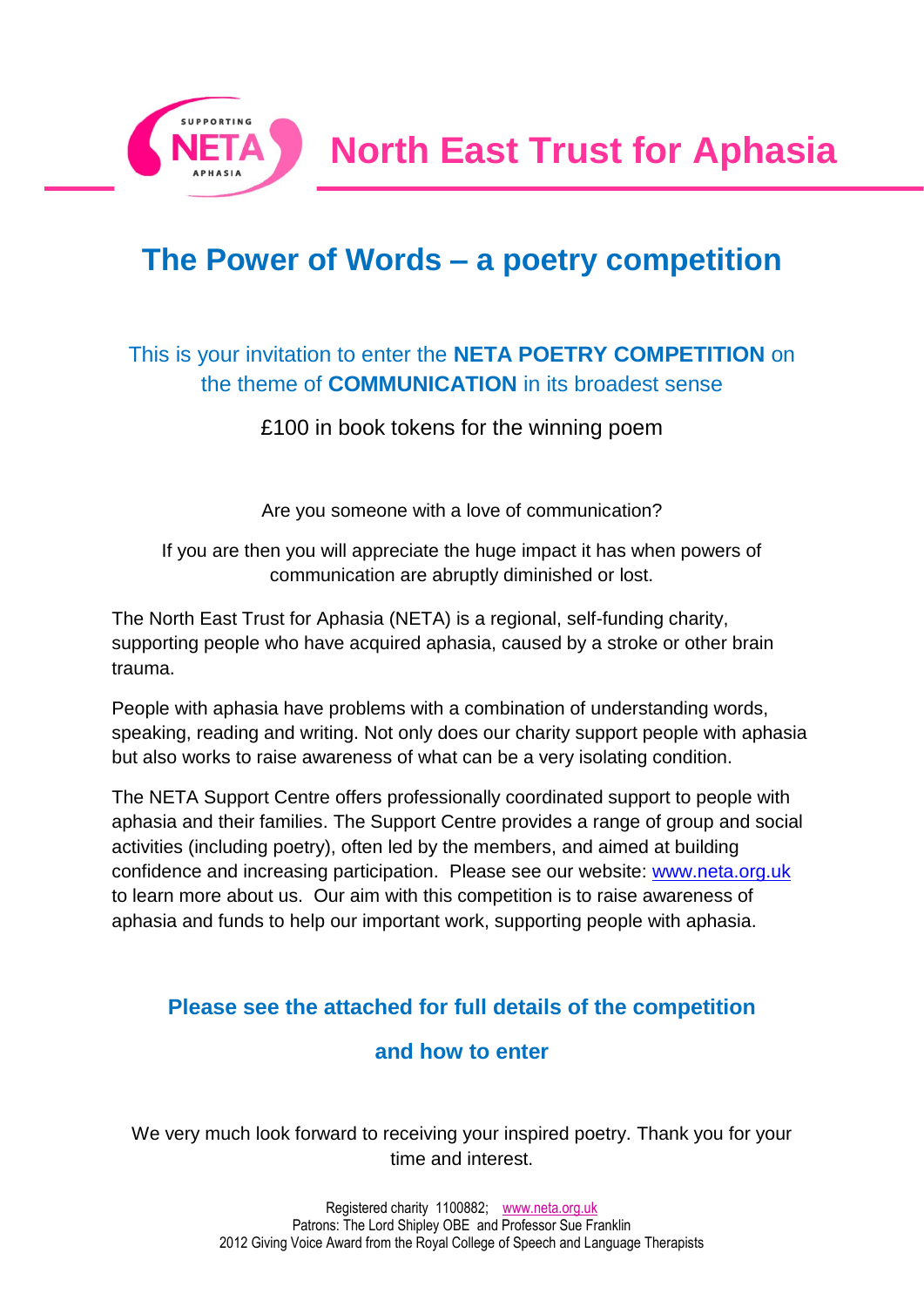#### **NETA's Power of Words Poetry Competition**

#### **Guidance and Conditions**

There is no entry fee for this competition. We would like to receive your inspirational poems about communication. However, as a small charity which raises all its own funds, **NETA suggests that you consider making a small donation**. Our suggestion would be £10. These donations will go towards NETA's work supporting people with aphasia. However, this is entirely voluntary.

Donations can be made via JustGiving [\(https://www.justgiving.com/neta\)](https://www.justgiving.com/neta) or via sending a cheque to NETA (c/o Speech and Language Sciences, King George VI Building, Newcastle University, Queen Victoria Road, Newcastle, NE1 7RU).

#### **Rules: General**

We recommend that all entrants read the rules carefully before entering the competition.

- 1. The competition is open to anyone aged 18 or over at the time of entering.
- 2. The closing date of the competition is midnight, Monday April 11<sup>th</sup> 2022.
- 3. There is no limit on the number of entries a single entrant can make. All entries will be considered anonymously by the judges.
- 4. Entries will not be returned so please keep a copy.
- 5. Under no circumstances may alterations be made to poems once submitted.
- 6. Entries, made via email, will receive confirmation at the time of submission.
- 7. NETA staff are unable to confirm the content of documents submitted online, so please ensure that you send the correct version.
- 8. The competition organisers, NETA, reserve the right to change the judging panel without notice and to not award prizes if, in the judges' opinion, such an action is justified.
- 9. The judges read all of the entries; their decision is final. Neither the judges nor NETA staff will enter into any correspondence.
- 10. No current employee or Trustee of NETA is eligible to enter the Poetry Competition.